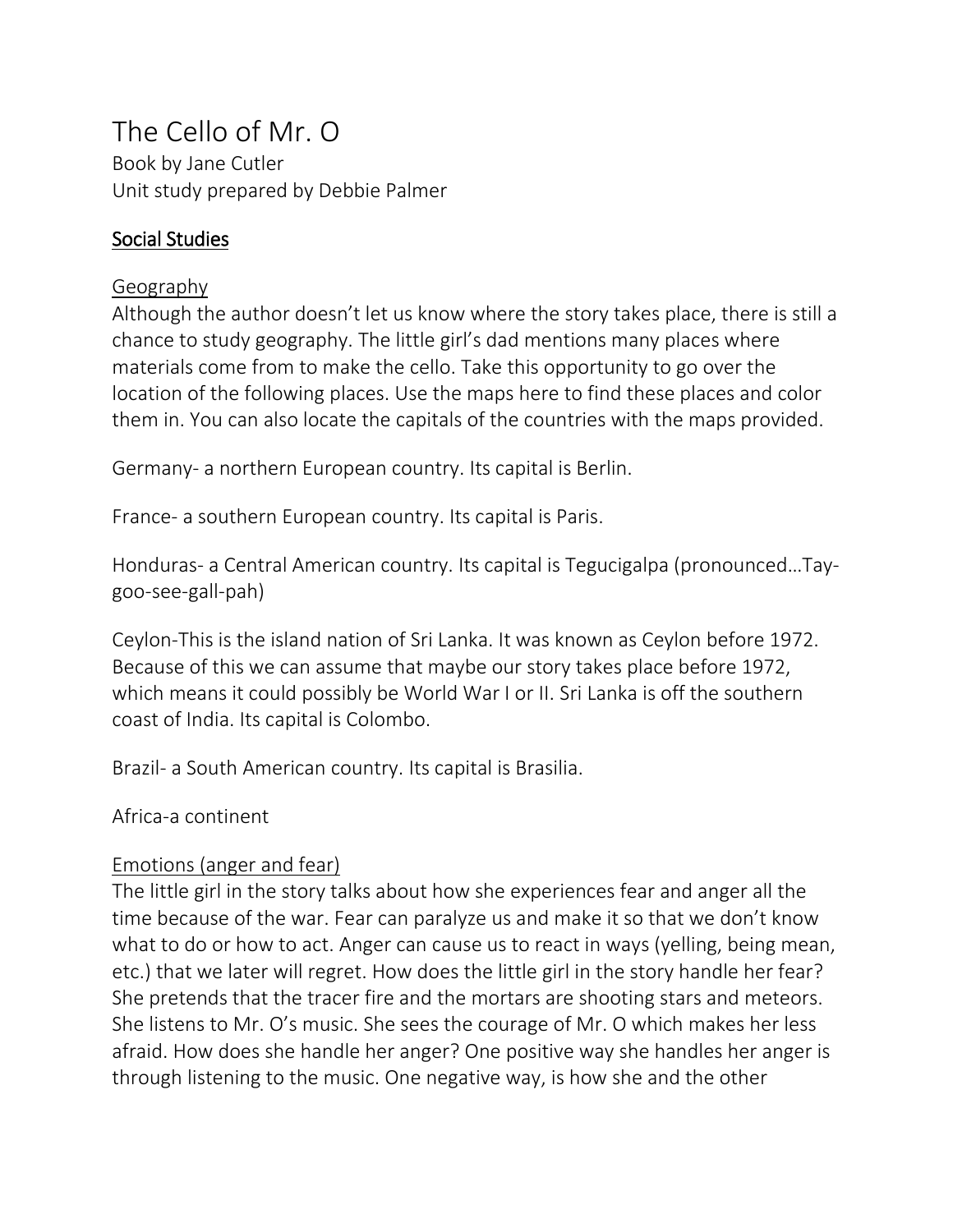children get back at Mr. O by popping paper bags by his door. How can your child handle anger and fear? Discuss various options.

#### The Red Cross

Notice the relief truck is from the Red Cross. The Red Cross was the inspiration of Henry Dunant, a Swiss man. During a trip to Italy in 1859, Dunant witnessed the Battle of Solferino. He was horrified to see the aftermath of the battle and that there was no aid for those that had fallen. He organized the women and the children of the area to provide aid to those injured soldiers. After returning from Italy, he wrote A Memory of Solferino, which described his experiences. He later went on to help create the organization of the Red Cross, whose main objectives were to bring aid to the sick and wounded regardless of their nationality. The international symbol of the Red Cross is a white background with a red cross. This symbol was taken from the flag of Switzerland, Henry Dunant's birthplace. It is basically the reverse of the Swiss flag. The Swiss flag is a red background with a white cross. Have your student find Switzerland on a map.

#### Clara Barton

The relief truck comes every week. What organization runs the relief trucks? The Red Cross (see above lesson for more information). This might be a good time to learn more about the founder of the American Red Cross. Clarissa Harlowe Barton (who always wanted to be called Clara) was born on Christmas Day in 1821. She was educated at home. During the Civil War, Clara risked her life to bring supplies and support to soldiers out on the battlefield. She eventually earned the nickname, "Angel of the Battlefield" for her efforts during the war. After the war, she was involved in searching for missing persons/prisoners from the war. She also set up a national cemetery for the Union prisoners of the Andersonville Prison in Georgia. She then went on to start the American Red Cross and run it for 23 years. She died on April 12, 1912.

#### Pastimes

How do the children spend their time in the story? They play cards, word games, read, draw, talk, play jacks, and listen to Mr. O's music! Does your child know how to play jacks? Maybe get a ball and jacks and play with him/her. You also could teach them a new card game or how to play some word games (hangman, scrabble, apples to apples, etc.).

#### Language Arts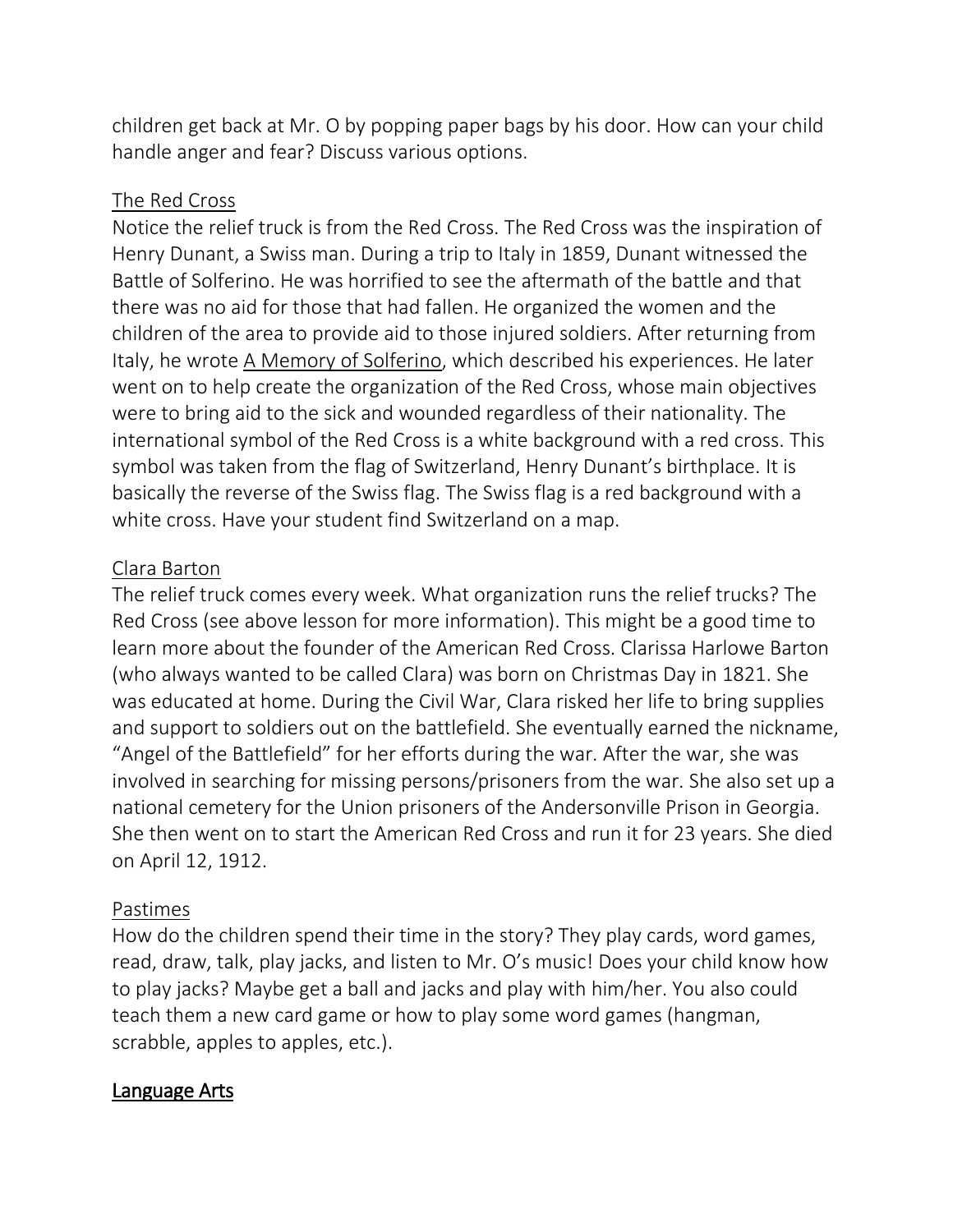## Vocabulary

Tracer fire- ammunition that contains a chemical substance that causes a projectile to trail smoke or fire so to make the path visible. This helps soldiers see if the ammunition is hitting the target.

Mortars- a portable, muzzle-loading cannon used to fire shells at low speeds and high into the air.

Scarce- rare or seldom found

Mocking tone- mimicking tone that is meant to ridicule someone

Rubble- bits and pieces of something, normally buildings

Rosin- a yellowish to dark substance from the sap of pine trees used on the bows of certain stringed instruments

Deserted- abandoned, no people around

Besieged- surrounded by hostile forces

Hobbles- to walk with difficulty or a limp

Fusillade- a number of weapons being fired at the same time or in quick succession

#### Word Origins

Ask your student what is strange about the word "cello" and the way it is spelled and pronounced. According to English phonics rules, "cello" should be pronounced /sell-o/. Why is there a "ch" sound at the beginning of the word if there is no "ch"? (This also happens with the word, cellist.) The words "cello" and "cellist" come from Italian. According to Italian phonics, if you have a single "c" before an "e" or an "i" it will have the "ch" sound. The official name of a cello is actually "violoncello" and it is normally abbreviated to "cello". Violoncello means "little violone". A violone was a slightly larger instrument than the double bass (see information on the violin family in the art lessons). It is a very uncommon instrument today.

#### **Mystery**

There is a little mystery in the story. Does your child know what it is? Has he/she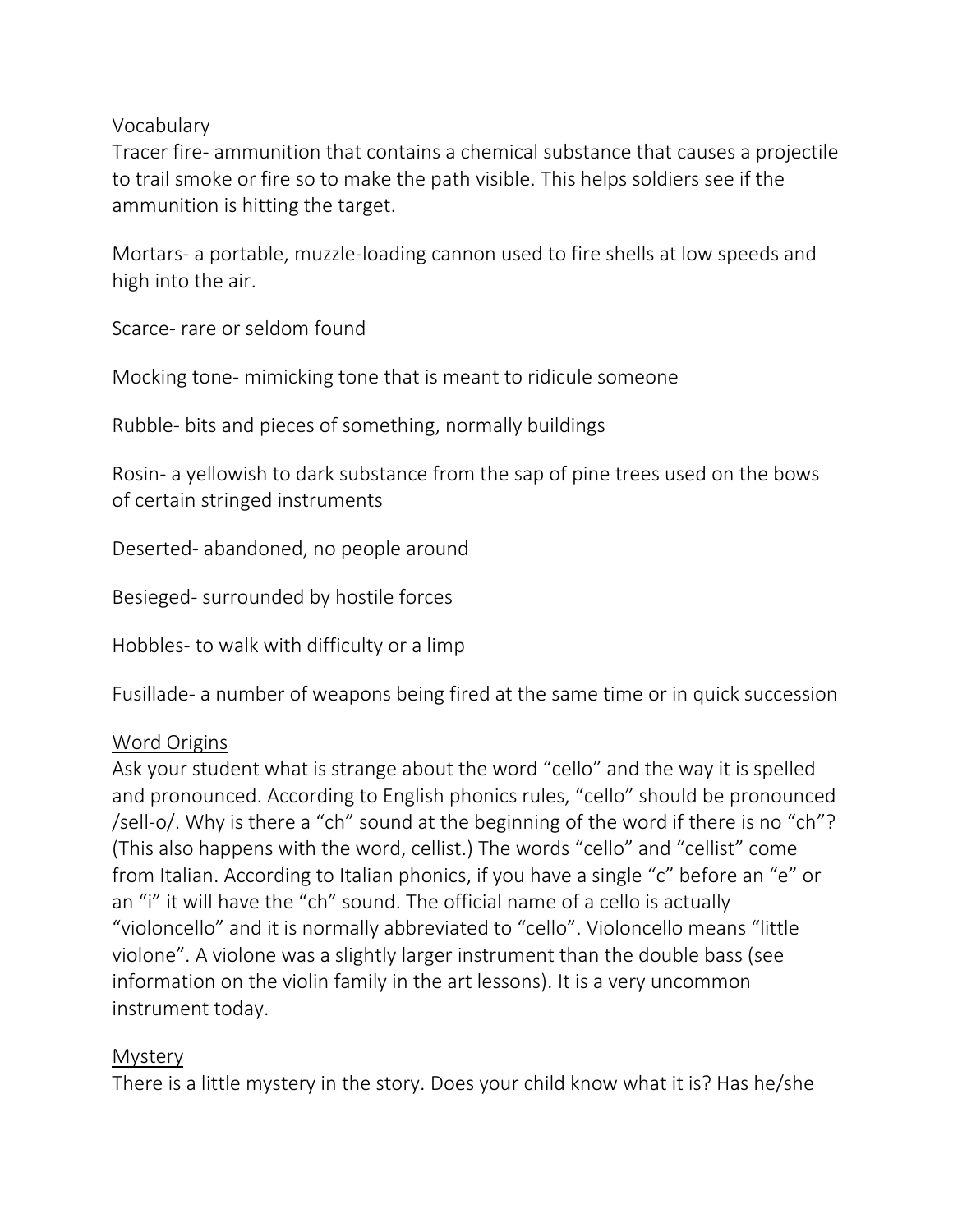stopped to think about Mr. O's name? What is his real name? Is his name an abbreviation of his full last name (like Mr. O'Malley)? Why does the author not give his full name? Is it because the children don't know him well enough and don't know his full last name? Or is his name too hard to pronounce so the children have shortened it? Or is he such a famous musician that he doesn't need to go by his full name? In not giving his full last name does the author create a certain mystery surrounding his character? Discuss these ideas with your student.

# Art

# Cello and the Violin Family

Cello is the shortened form of the Italian word "violoncello" (See language arts lesson on Word Origins). It is a bowed string instrument. The person who plays a cello is called a cellist. It is often heard as a solo instrument in chamber music and in an orchestra. Some of the most famous pieces for the cello include Bach's six unaccompanied suites. If you can find these it might be nice for your student to listen to some of them.

The cello is a part of the modern violin family. The family consists of the violin, viola, cello, and the double bass. The violin has the highest "voice" in the family and is like the soprano of the group. The viola is the alto and larger than the violin. The cello is the tenor. The double bass is the bass "voice". As each voice gets lower, each instrument gets bigger with the violin being the smallest of the family and the bass, the largest. To play the violin and viola the musician must put the instrument under his/her chin. With the cello, the musician must sit with the instrument between the knees like Mr. O does in the story, but the bass is so large that the musician must stand to play it. All four instruments are played with a bow, but they can be plucked also.

#### Harmonica

The harmonica is a free reed wind instrument. Notes are made by blowing air or drawing air out of the harmonica. The longer reeds make the deep sounds, whereas the short reeds make the high-pitched sounds. Although the origins of the instrument are a mystery, they did first seem to show up in Germany. It was first introduced in the United States in 1862. The harmonica is used in blues, American folk music, jazz and country music. It has many nicknames (especially in blues music) and can be called a blues harp, mouth organ or blues mouth organ. Get a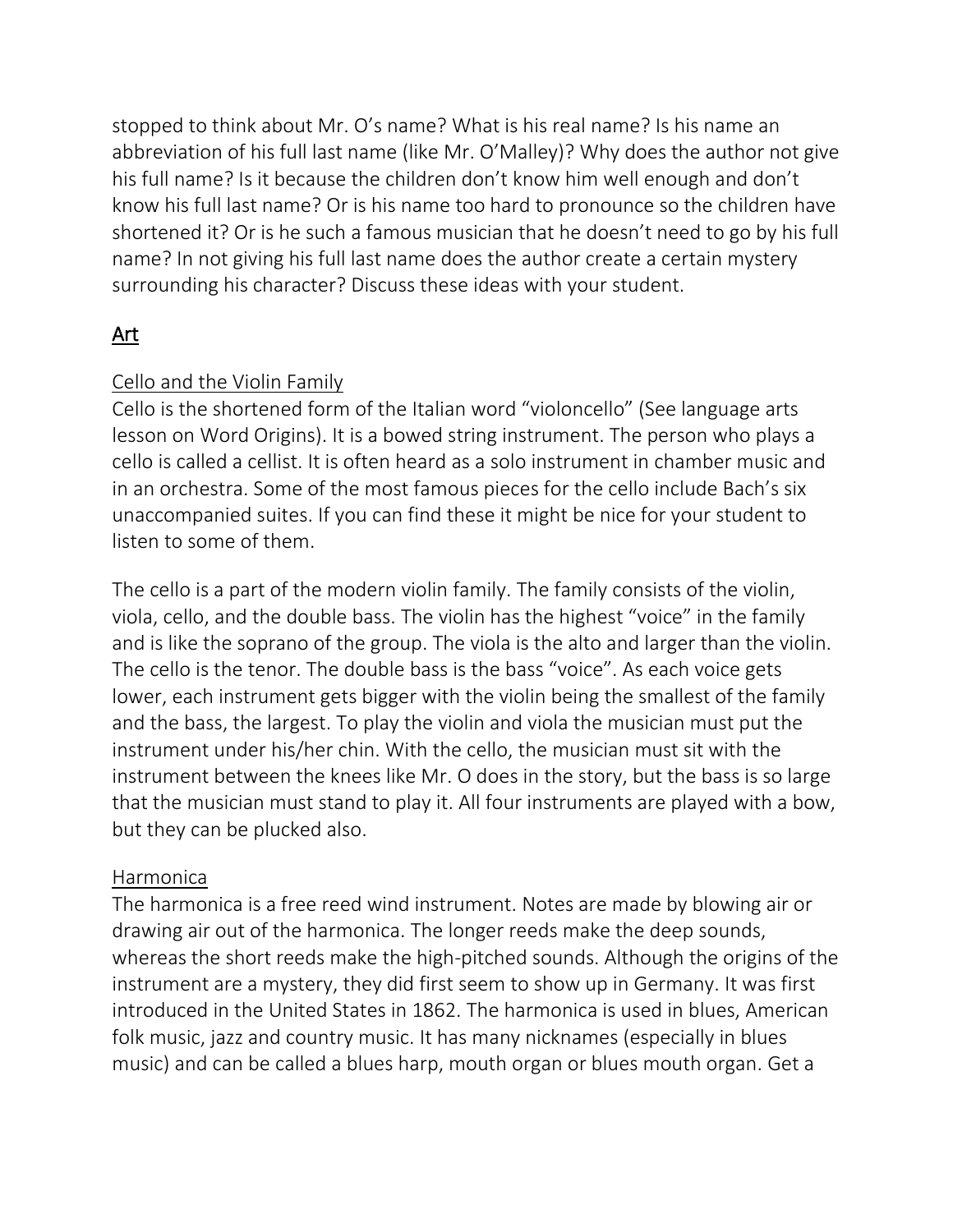harmonica for your child and see if he can play a tune! He/she may also want to experiment with the low and high notes on it.

## Bach

The music of Bach is mentioned in the story. Johann Sebastian Bach was born in Germany on March 21, 1685. He came from a family of musicians. Over 300 years of Bachs all worked as musicians! During his lifetime, Bach had three major jobs: he worked for a duke, he worked for a prince, and he became the director of music at the St. Thomas Church and School in Leipzig, Germany. His music did not make him famous until 100 years after his death. Although Bach may be famous for his music, there is something else that made him famous during his lifetime: his twenty children! Five of the boys were named Johann and two of the girls were named Johanna! A few of his children grew up to be composers themselves. Bach died on July 28, 1750. Probably the best way to experience Bach is to listen to his music. Pick up some of his music at the library for your student to listen to. Does he/she recognize some of the songs?

# Music through Pictures

Have your child look at the various pictures in the book. How is music represented in the book through the pictures? Have your student notice that when the music is represented through pictures they are dream-like scenes that float up into the air. These scenes tend to be happy ones. Have your child recreate a picture representing what music makes him/her think about or feel.

#### Details (Jacks and Bombs)

On the page that starts with "It is four o'clock in the afternoon, a dull fall Wednesday." Notice the ball and jacks picture under the text. This picture is similar to the first picture at the start of the story where the little girl sees the flash of mortars out her window. The illustrator has captured that same visual with the balls and jacks. Why has he does this? Notice that in the story the girl and her friend are playing jacks and then they hear a rocket hit. The jacks picture represents not only what the girls were playing, but also the war outside the building. You could have your child try to recreate this picture. Your child could complete the picture in all watercolors like the illustrator did, or for a fun variation, have your child use oil pastels to recreate the ball and jacks. Have him/her also use a bright yellow to surround the ball going out like rays. Then have your child take a dark red watercolor and paint over the entire picture. The oil from the pastels will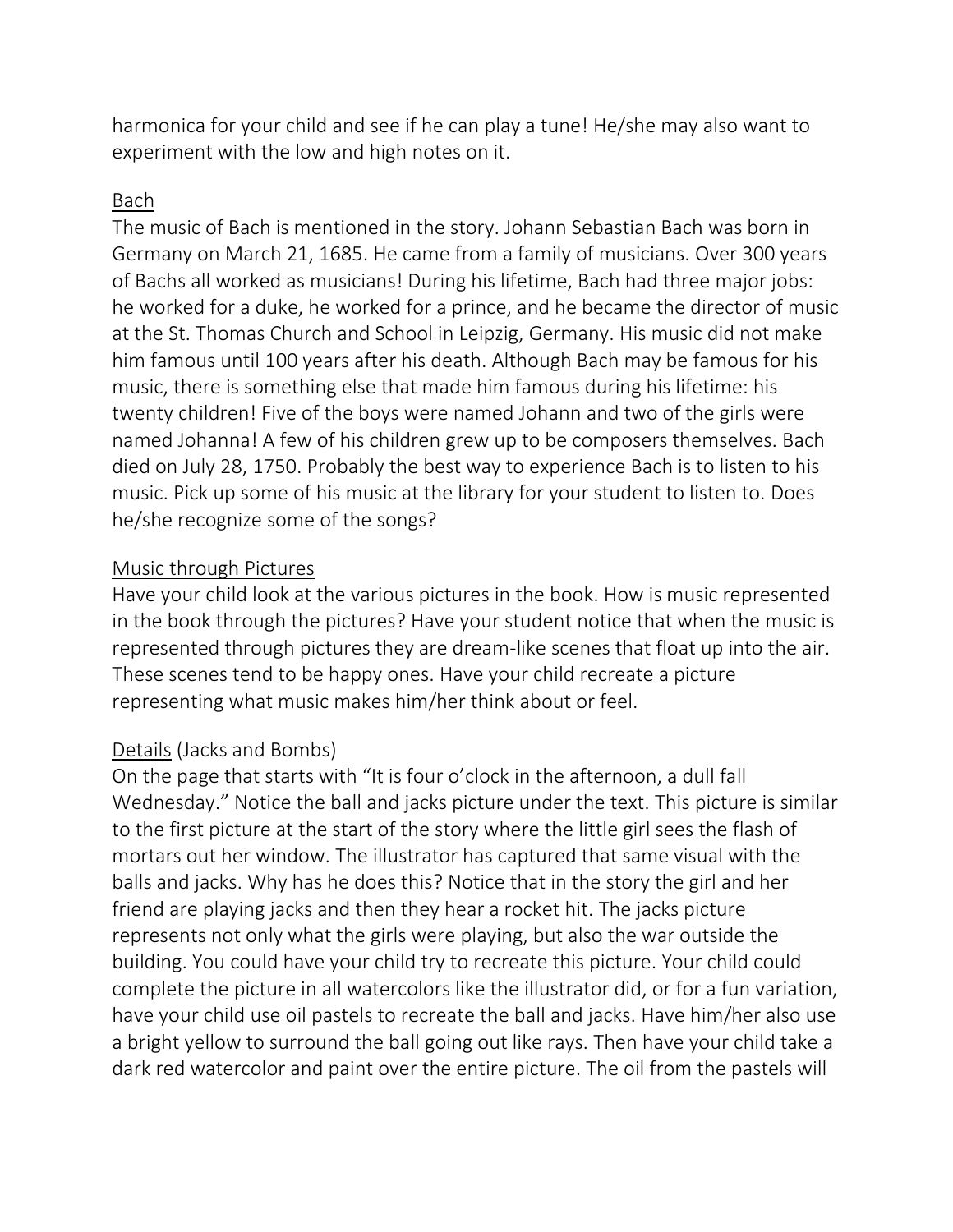repel the watercolor and the watercolor will only remain on the paper that doesn't have oil pastels.

# **Science**

# Shooting Stars and Meteors

The main character of the story pretends that the tracer fire and the mortars are shooting stars and meteors. What are shooting stars and meteors? Does your student know that they are one in the same? A meteoroid is a small particle (the size of a grain of sand to boulder-sized) in the Solar system. They normally are pieces of asteroids or comets. A meteoroid becomes a meteor when it enters the Earth's atmosphere. Shooting stars are another name for meteors. There is another word, meteorite. Meteorites are portions of meteors that survive through the Earth's atmosphere and land on the surface of the Earth without being destroyed. Why do meteors or shooting stars glow? Because they enter the Earth's atmosphere at such a great speed, the meteors will begin to glow white from the heat that is produced. We see the streak of light as they are burning up. On a typical night shooting stars can be seen every 15 minutes or so, but there are times when meteor showers occur. Meteor showers happen when shooting stars can be seen every few minutes. If you are doing the lessons for The Cello of Mr. O during late July to mid-August, you might want to see if you can see the Perseid meteor shower. It normally peaks on August 12<sup>th</sup>. The meteor shower is normally visible in the Northern Hemisphere. Once you have described the differences for your student have them write in their own words the differences between a meteoroid, meteor and meteorite.

# Different Kinds of Wood

There are several types of wood that are mentioned that helped to make Mr. O's cello. The front and the back were made out of German fiddle back maple. Fiddle back maple is also called flame maple or tiger strip maple. This type of maple tree has wood that looks like waves in it because of the way the wood fibers form. Fiddle back maple is used to make musical instruments and furniture. The neck of the cello is made from mahogany from Honduras. Mahogany is a dark-colored wood with a reddish tinge. Mahogany is used in making boats, furniture and musical instruments such as drums and guitars. It is part of the national seal of Belize (which was formerly "British Honduras"). The fingerboard (the dark part of the cello; the strings run over the fingerboard) is made of ebony. Ebony is native to Sri Lanka (and parts of India). It has a very dark (black) wood. It used to be that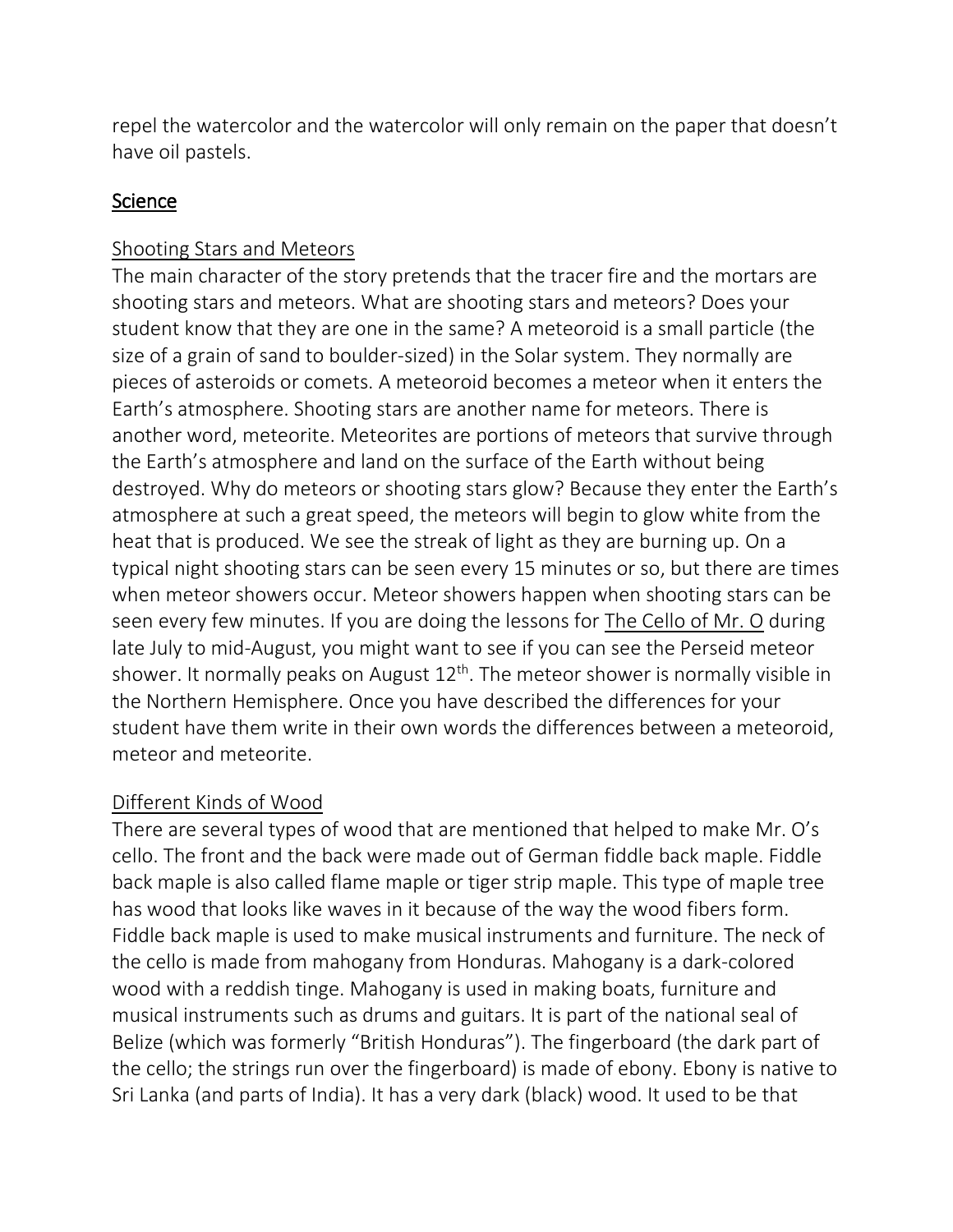ebony was used for the black keys of piano and in carved chess pieces. Ebony is still used for some musical instruments.

This might be a good time to talk about the different parts of a tree trunk. With each year of growth another ring is added to a tree's trunk. These rings can be seen in tree stumps. See if you can find a tree stump in your neighborhood that your student can look at. Each ring has two separate areas called spring wood and summer wood. Spring wood forms early in the growing season and is softer than summer wood. Summer wood grows later on in the season and is harder. The spring wood is lighter and the summer wood is darker. Can your student see the spring and summer woods in a tree stump? After a number of years, the rings can be divided into two groups. The area nearest the middle where the rings are the oldest is called heartwood. Ebony is heartwood. The outer area is called sapwood because this area can still carry sap. Heartwood looks like a dark core in the middle of the tree trunk. Sapwood is lighter in color. Can your student find the heartwood and sapwood in a tree stump?

# Ivory

The tip of Mr. O's bow is made of ivory that came from ivory. Ivory comes from the teeth and/or tusks (which are actually long teeth) of such animals as the elephant, walrus, hippo, mammoth and narwhal. Prior to the use of plastics, ivory was used for the white keys of a piano, billiard balls, bagpipes, and buttons. It is also used in carvings. Nowadays, because of the reduced populations of the animals that provide ivory, its sale and use are prohibited in many countries. An older student may want to further study ivory and the animals that produce it. If your student is interested have him research the above mentioned animals to see if they are threatened or endangered. You may want to have your student draw some of the animals that we get ivory from. If you have the Draw Write Now series here are the book and page numbers for instructions on drawing those animals that produce ivory.

Draw Write Now Book 8- page 12-hippo page 18-elephant

Draw Write Now Book 4- page 32-walrus

Draw Write Now Book 7 page 10-Asian elephant

# Math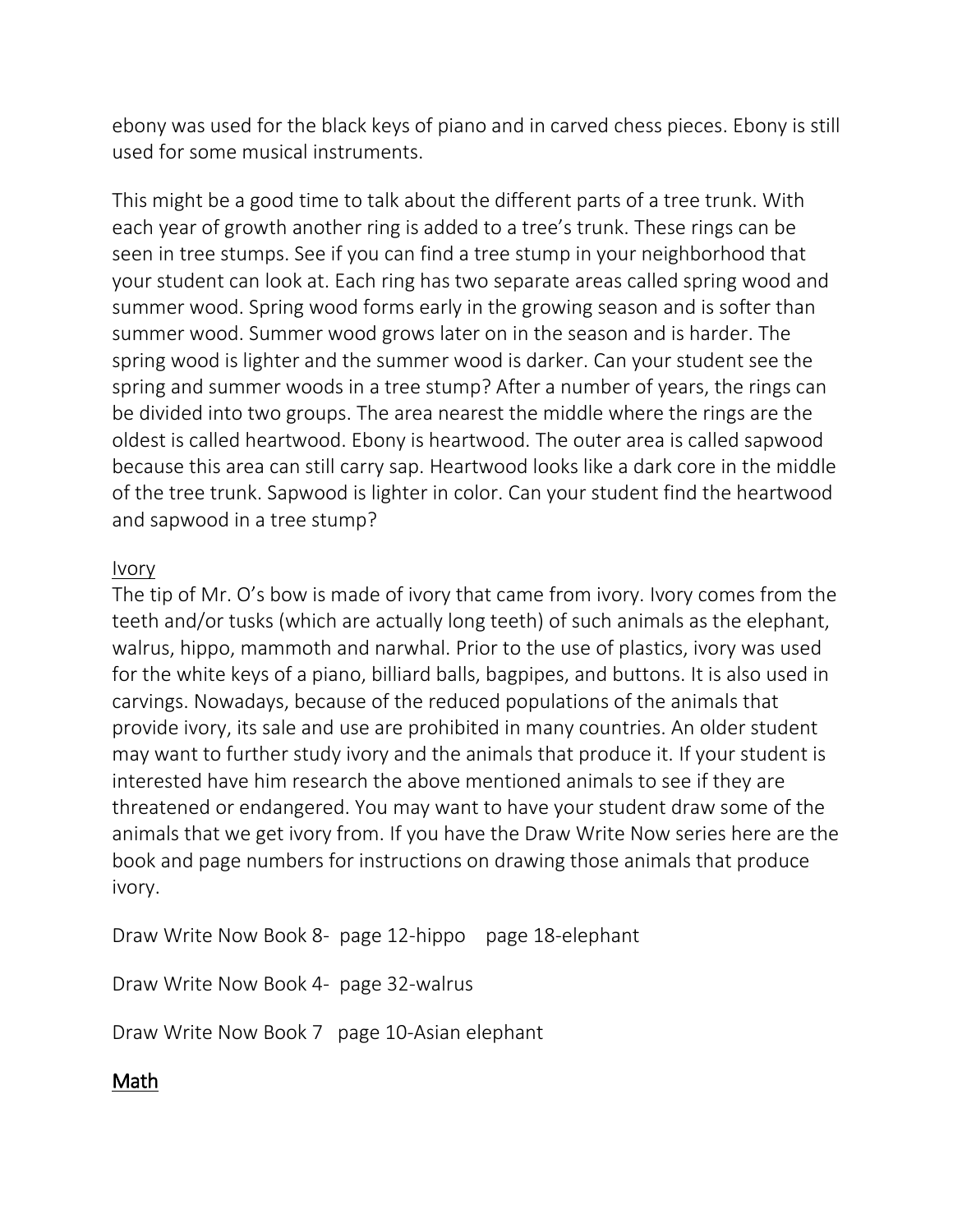# Music Note Values

Does your student know the value of each musical note? This would be a good time to go over the value of each one. Below is a list of the most common notes and their beat value. For example, for a whole note, since it is four beats, you would count 1-2-3-4, but a half note would only be 1-2. The amount of time you need to count out the numbers is how long a note is held when playing music. Have your student practice counting some of the notes.

| π | Whole note       | 4 beats            |
|---|------------------|--------------------|
| σ | <b>Half</b> note | 2 beats            |
|   | Quarter note     | 1 beat             |
|   | Eighth note      | $\frac{1}{2}$ beat |
|   | Sixteenth note   | $\frac{1}{4}$ beat |

Using the above information, you can then ask your student some math questions. Here are some examples:

\*If you have 5 wholes notes, how many beats is that?

\*If you have 10 half notes, how many beats do you have?

\*Eight sixteenth notes equal how many beats?

#### Military time

The relief truck comes at four o'clock each Wednesday during the war. Does your student know what 4:00 pm is in military time? It is used so that there is no confusion between 2:00 am and 2:00 pm for example. Here is a chart for regular time and military time. When saying the times, you express them like this: 1300 is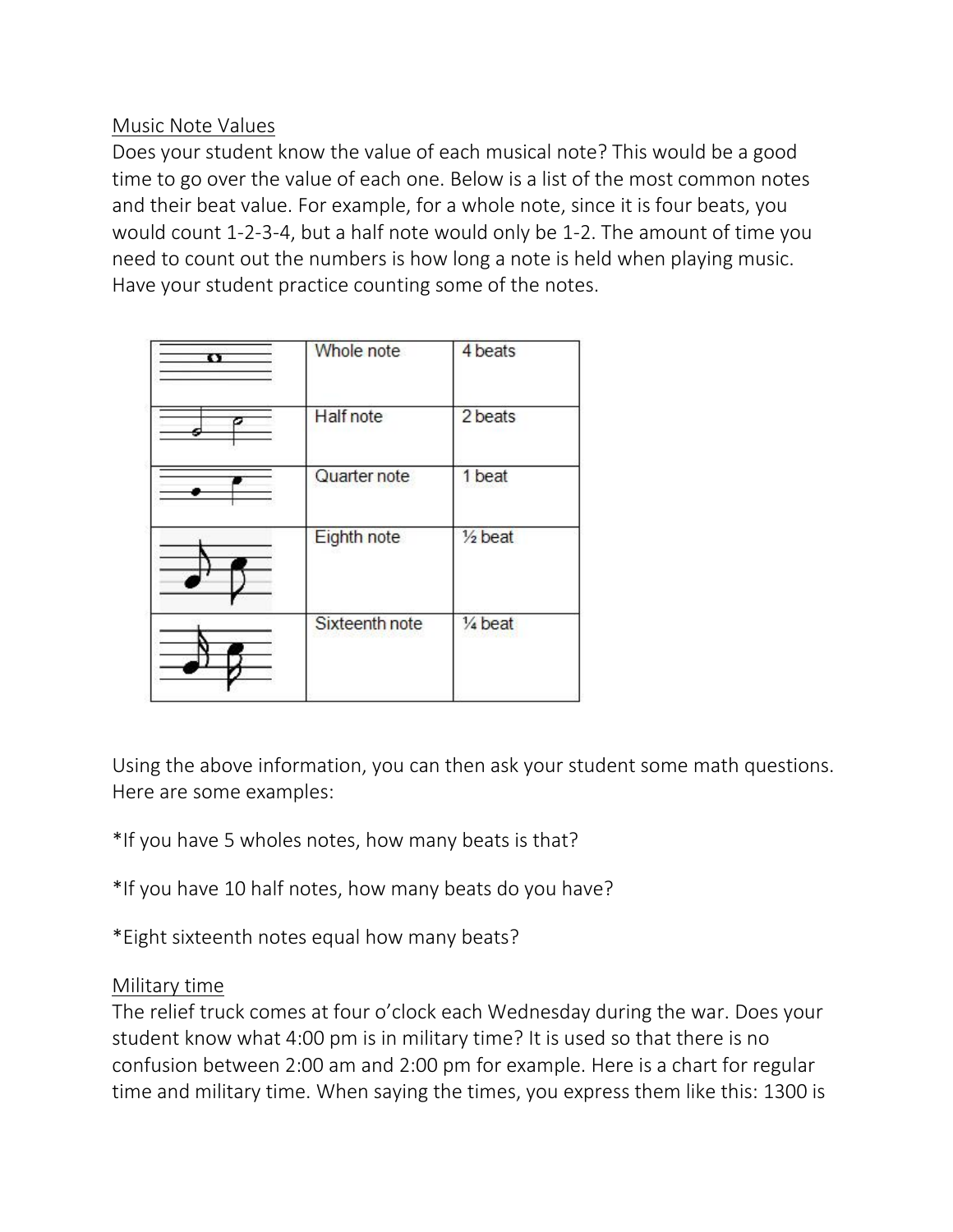expressed as "Thirteen hundred hours" or 2000 is expressed as "Twenty hundred hours." For your child to convert from regular time to military time from 1pm on he/she must add 12 to the number  $(1pm + 12 = 1300$  hours). To convert from military time to regular you need to subtract 12 (You have 1700 hours. Take 17- 12=5. So it is 5pm.). Have your student practice converting times both ways. For example, if it is 1800 hours what time is it? If it is 11pm, what time is it in military time?

| Regular<br>Time | Military<br><b>Time</b> | Regular<br><b>Time</b> | Military<br><b>Time</b> |
|-----------------|-------------------------|------------------------|-------------------------|
| Midnight        | 0000                    | Noon                   | 1200                    |
| $1:00$ a.m.     | 0100                    | 1:00<br>p.m.           | 1300                    |
| 2:00 a.m.       | 0200                    | 2:00<br>p.m.           | 1400                    |
| 3:00 a.m.       | 0300                    | 3:00<br>p.m.           | 1500                    |
| 4:00 a.m.       | 0400                    | 4:00<br>p.m.           | 1600                    |
| 5:00 a.m.       | 0500                    | 5:00<br>p.m.           | 1700                    |
| 6:00 a.m.       | 0600                    | 6:00<br>p.m.           | 1800                    |
| 7:00 a.m.       | 0700                    | 7:00<br>p.m.           | 1900                    |
| 8:00a.m.        | 0800                    | 8:00<br>p.m.           | 2000                    |
| 9:00 a.m.       | 0900                    | 9:00<br>p.m.           | 2100                    |
| 10:00<br>a.m.   | 1000                    | 10:00<br>p.m.          | 2200                    |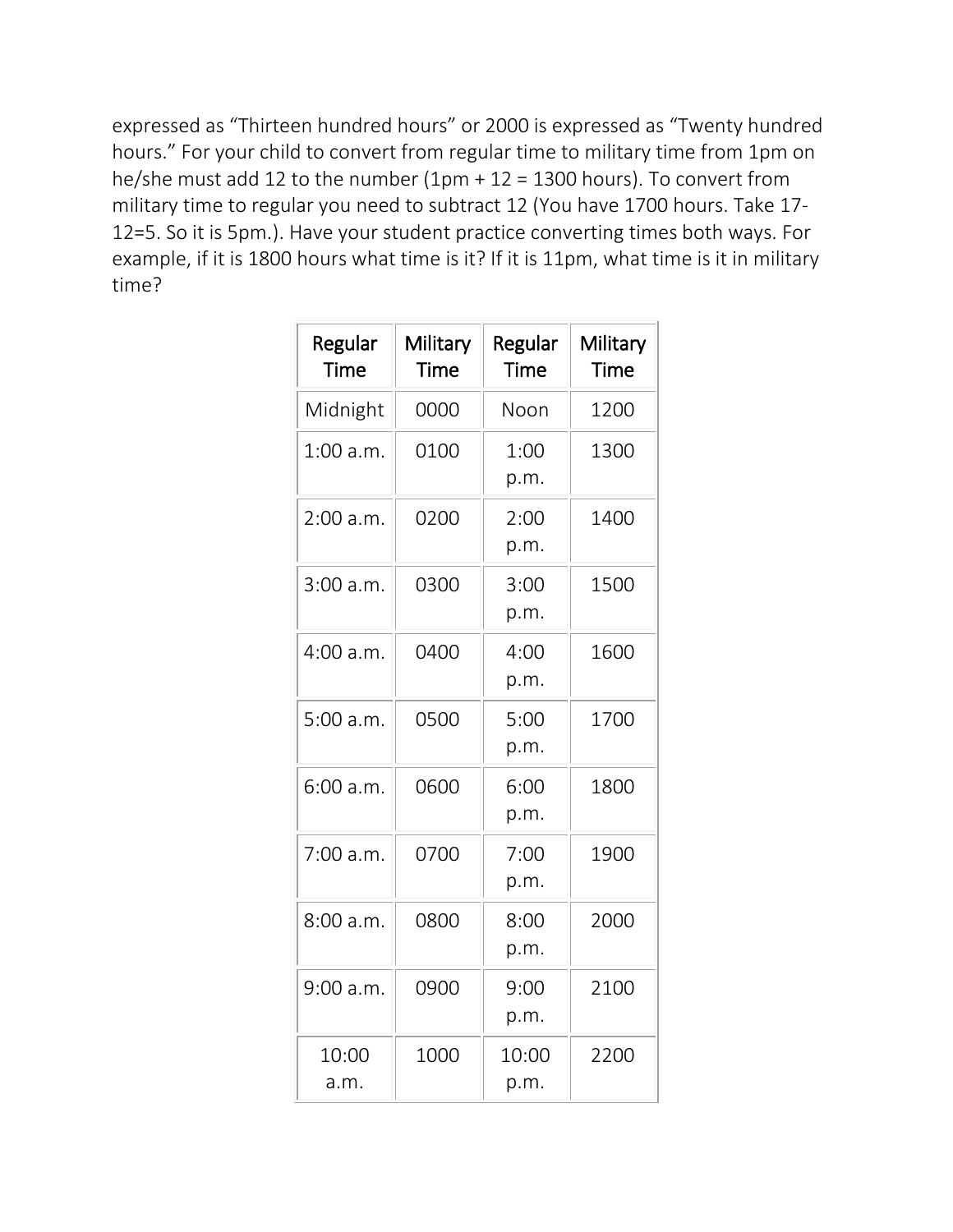| 11:00 | 1100 | 11:00 | 2300 |
|-------|------|-------|------|
| a.m.  |      | p.m.  |      |

# Bible Lessons

There are many verses and stories that relate to fear in the Bible. One of them is when Peter and Jesus walk on the water (Matthew 14:25-33). As long as Peter kept his eyes on Jesus he could walk on the water, but when he turned his gaze to the wind and the waves he began to sink. We must keep our eyes on Jesus to combat our fear. Other verses on fear are Joshua 1:9, Isaiah 41:10, Psalm 91, Psalms 56:3. You could also talk about the fear of the Lord and what that means. Fearing God means that we love and respect Him. Here is a verse on the fear of the Lord, Proverbs 19:23.

Another topic would be that of anger. Anger is not necessarily a bad emotion like in the case of Jesus getting angry at the people for selling in the temple. Anger that is not dealt with becomes dangerous and can make a person bitter. To help your child remember this tell him/her that "anger" is one letter away from "danger"! Here are some verses that relate to anger: Ephesians 4:26, Exodus 34:6, Proverbs 15:1, Proverbs 22:24-25, I Corinthians 13:5, James 1:19

# Just for Fun

#### Meteor Crisps

Make these fun cookies and review the concepts of meteoroids, meteors and meteorites!

½ cup butter

10 ½ oz. Mini marshmallows (1 bag)

2 chocolate covered caramel and nougat candy bars, 2.15 oz. each, chopped

6 cups Crisp rice cereal

Colored sugars, decorator candies or sprinkles